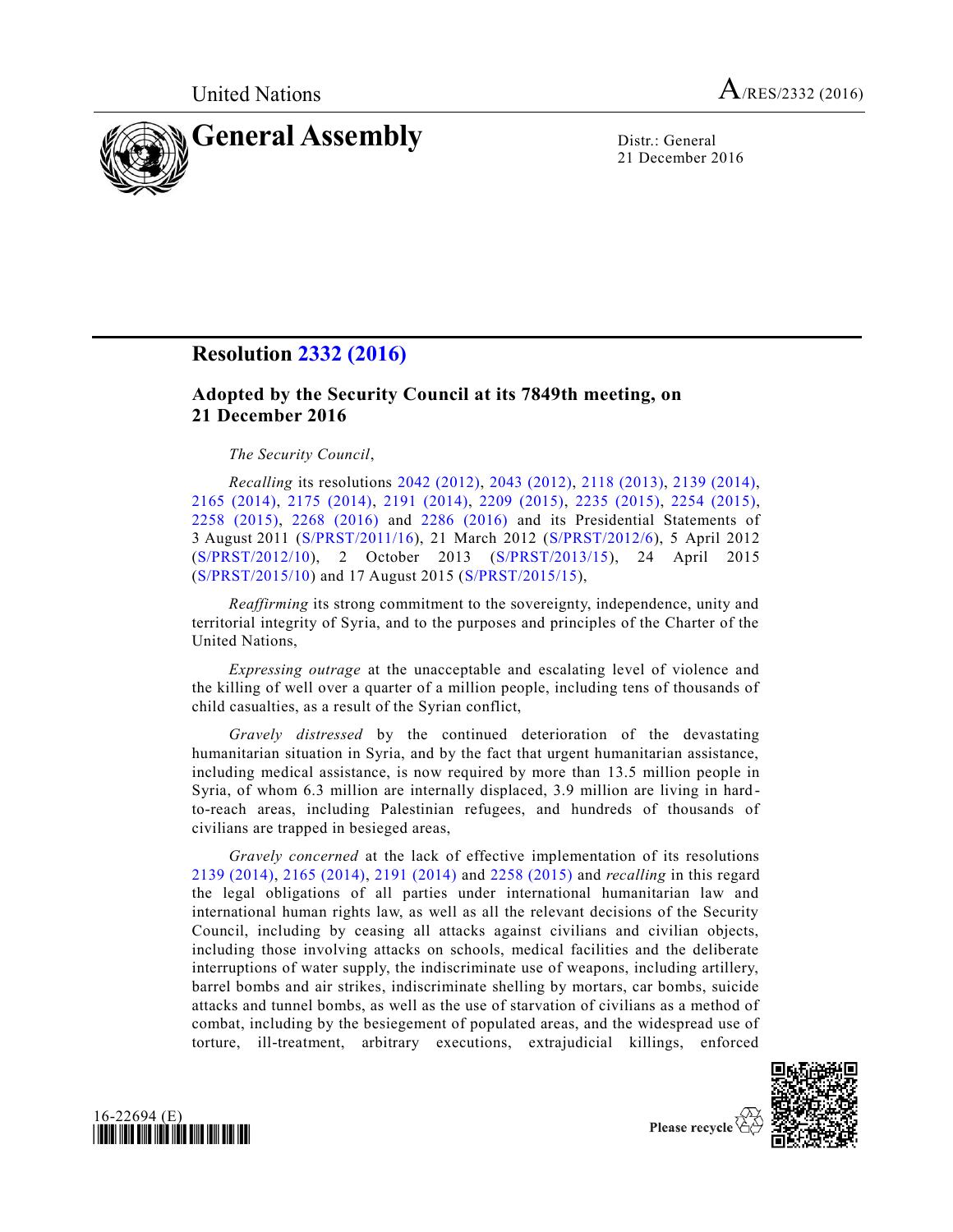disappearances, sexual and gender-based violence, as well as all grave violations and abuses committed against children,

*Noting* the progress made during 2016 in taking back areas of Syria from the Islamic State in Iraq and the Levant (ISIL, also known as Daesh), and Al-Nusrah Front (ANF) but *expressing its grave concern* that areas remain under their control and about the negative impact of their presence, violent extremist ideology and actions on stability in Syria and the region, including the devastating humanitarian impact on the civilian populations which has led to the displacement of hundreds of thousands of people, *reaffirming* its resolve to address all aspects of the threat posed by ISIL (also known as Daesh), ANF and all other individuals, groups, undertakings and entities associated with Al-Qaida, and other terrorist groups, as determined by the United Nations Security Council, and as may further be agreed by the International Syria Support Group (ISSG) and endorsed by the UN Security Council, and *calling for* the full implementation of Security Council resolutions [2170 \(2014\),](http://undocs.org/S/RES/2170(2014)) [2178 \(2014\),](http://undocs.org/S/RES/2178(2014)) [2199 \(2015\),](http://undocs.org/S/RES/2199(2015)) [2249 \(2015\)](http://undocs.org/S/RES/2249(2015)) and [2253 \(2015\),](http://undocs.org/S/RES/2253(2015))

*Expressing grave concern* also at the movement of foreign terrorist fighters and other terrorists and terrorist groups into and out of Syria and reiterating its call on all States to take steps, consistent with international law, to prevent and suppress the flow of foreign terrorist fighters to ISIL, ANF and all other individuals, groups, undertakings and entities associated with ISIL or Al-Qaida, and other terrorist groups, as determined by the United Nations Security Council, and as may further be agreed by the International Syria Support Group (ISSG) and endorsed by the UN Security Council,

*Reaffirming* the primary responsibility of the Syrian authorities to protect the population in Syria and, reiterating that parties to armed conflict must take all feasible steps to protect civilians, and *recalling* in this regard its demand that all parties to armed conflict comply fully with the obligations applicable to them under international law related to the protection of civilians in armed conflict, including journalists, media professionals and associated personnel,

*Strongly condemning* the arbitrary detention and torture of individuals in Syria, notably in prisons and detention facilities, as well as the kidnappings, abductions, hostage-taking and forced disappearances, and demanding the immediate end of these practices and the release of all arbitrarily detained persons starting with women and children, as well as sick, wounded and elderly people and United Nations and humanitarian personnel and journalists,

*Reiterating* its strong condemnation of all forms of violence and intimidation to which those participating in humanitarian operations are increasingly exposed, as well as attacks on humanitarian convoys and acts of destruction and looting of their assets, and its urging of all parties involved in an armed conflict to promote the safety, security and freedom of movement of humanitarian personnel, including medical personnel and humanitarian personnel exclusively engaged in medical duties, and United Nations and its associated personnel and their assets, *expressing* its ongoing admiration at the dedication and commitment of the Syrian Red Crescent volunteers, and other humanitarian workers operating in deeply challenging conditions, and *urging* all parties to take all appropriate steps to ensure the safety and security of United Nations and associated personnel, those of its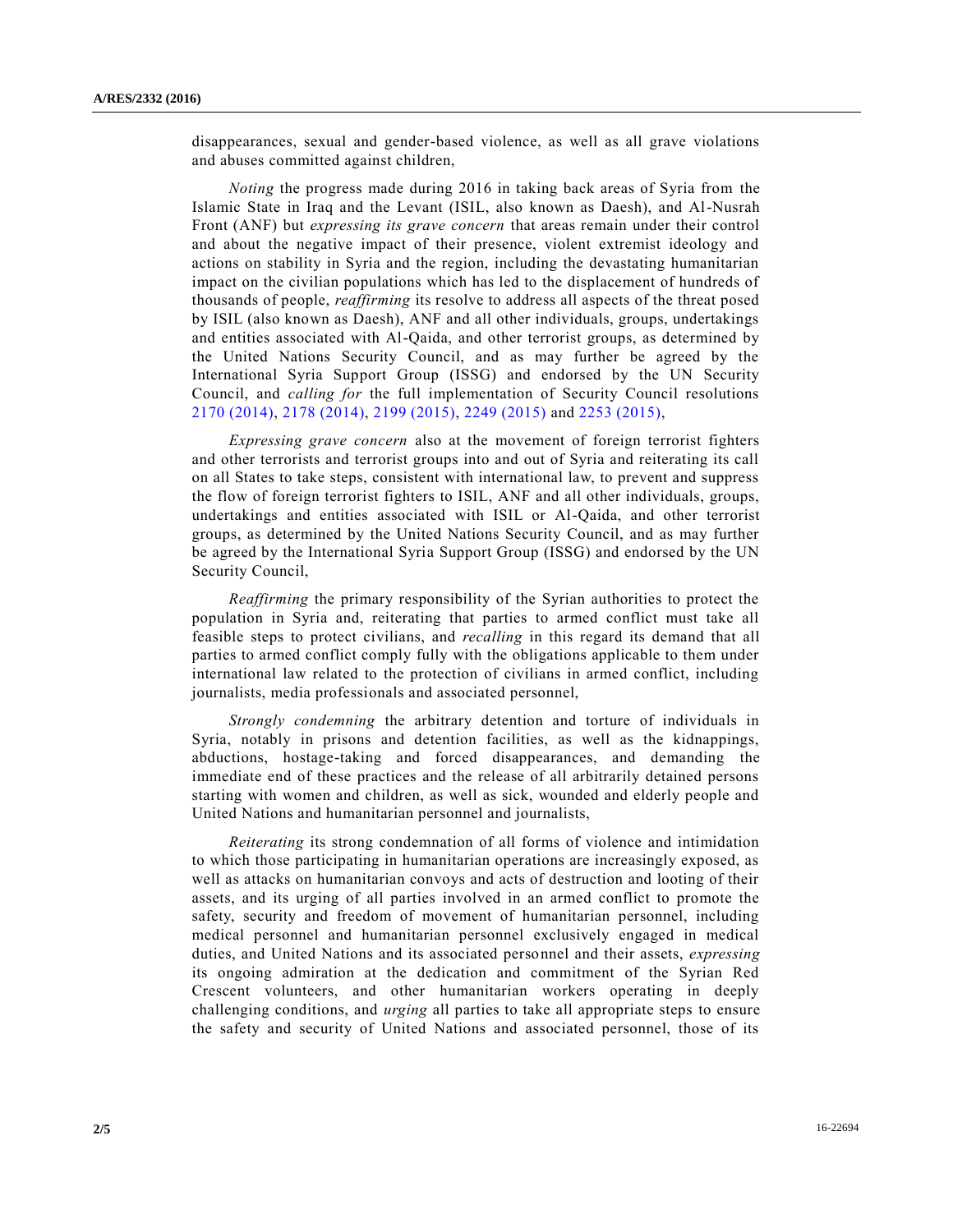specialized agencies, and all other personnel engaged in humanitarian relief activities,

*Noting that*, despite ongoing challenges, the United Nations and their implementing partners continue to deliver life-saving assistance to millions of people in need in Syria through humanitarian aid delivered across borders, including the delivery of food assistance for over 3 million people; non-food items for 2.9 million people; medical supplies for 9 million treatments, and water and sanitation supplies for over 2.5 million people,

*Deeply disturbed* by the number of people reached with humanitarian assistance in hard-to-reach and besieged areas, and expressing grave alarm at the dire situation of the hundreds of thousands of civilians trapped in besieged areas in the Syrian Arab Republic,

*Reiterating its grave concern* at all instances of hindrances to the effective delivery of humanitarian assistance, noting that ISIL (also known as Daesh), ANF and all other individuals, groups, undertakings and entities associated with Al-Qaida, are hindering the effective delivery of humanitarian assistance, and are responsible for preventing aid delivery through deliberate interference and obstruction,

*Reiterating further its grave concern* at the continuing and growing impediments to the delivery of humanitarian assistance across conflict lines, including through a decline in convoy approvals by the Syrian authorities,

*Expressing* grave concern that access to medical care continues to be severely restricted, and *reiterating* the need to respect the principle of medical neutrality, facilitate free passage to all areas for medical personnel, equipment, transport and supplies, including surgical items,

*Reaffirming* the need to support the United Nations and their implementing partners in their efforts to expand the delivery of humanitarian assistance to reach all people in need in Syria, *and further reaffirming* its decision in resolution [2165](http://undocs.org/S/RES/2165(2014))  [\(2014\)](http://undocs.org/S/RES/2165(2014)) that all Syrian parties to the conflict shall enable the immediate and unhindered delivery of humanitarian assistance directly to people throughout Syria, by the United Nations and their implementing partners, on the basis of United Nations assessments of need and devoid of any political prejudices and aims, including by immediately removing all impediments to the provision of humanitarian assistance,

*Expressing* its interest in receiving more detailed information from the UN Secretary-General on the delivery of humanitarian assistance by the United Nations and their implementing partners, in accordance with UNSC Resolution [2165 \(2014\),](http://undocs.org/S/RES/2165(2014))

*Expressing its appreciation* for the work of the United Nations monitoring mechanism in monitoring shipments and confirming their humanitarian nature, in accordance with resolutions [2165 \(2014\),](http://undocs.org/S/RES/2165(2014)) [2191 \(2014\)](http://undocs.org/S/RES/2191(2014)) and [2258 \(2015\),](http://undocs.org/S/RES/2258(2015)) and *commending* the mechanism's efforts in facilitating cross-border delivery of humanitarian aid by the United Nations and their implementing partners, and *encouraging* the United Nations and their implementing partners to continue to take steps to scale up humanitarian deliveries into hard-to-reach and besieged areas, including by using, as effectively as possible, border crossings under resolution [2165 \(2014\),](http://undocs.org/S/RES/2165(2014))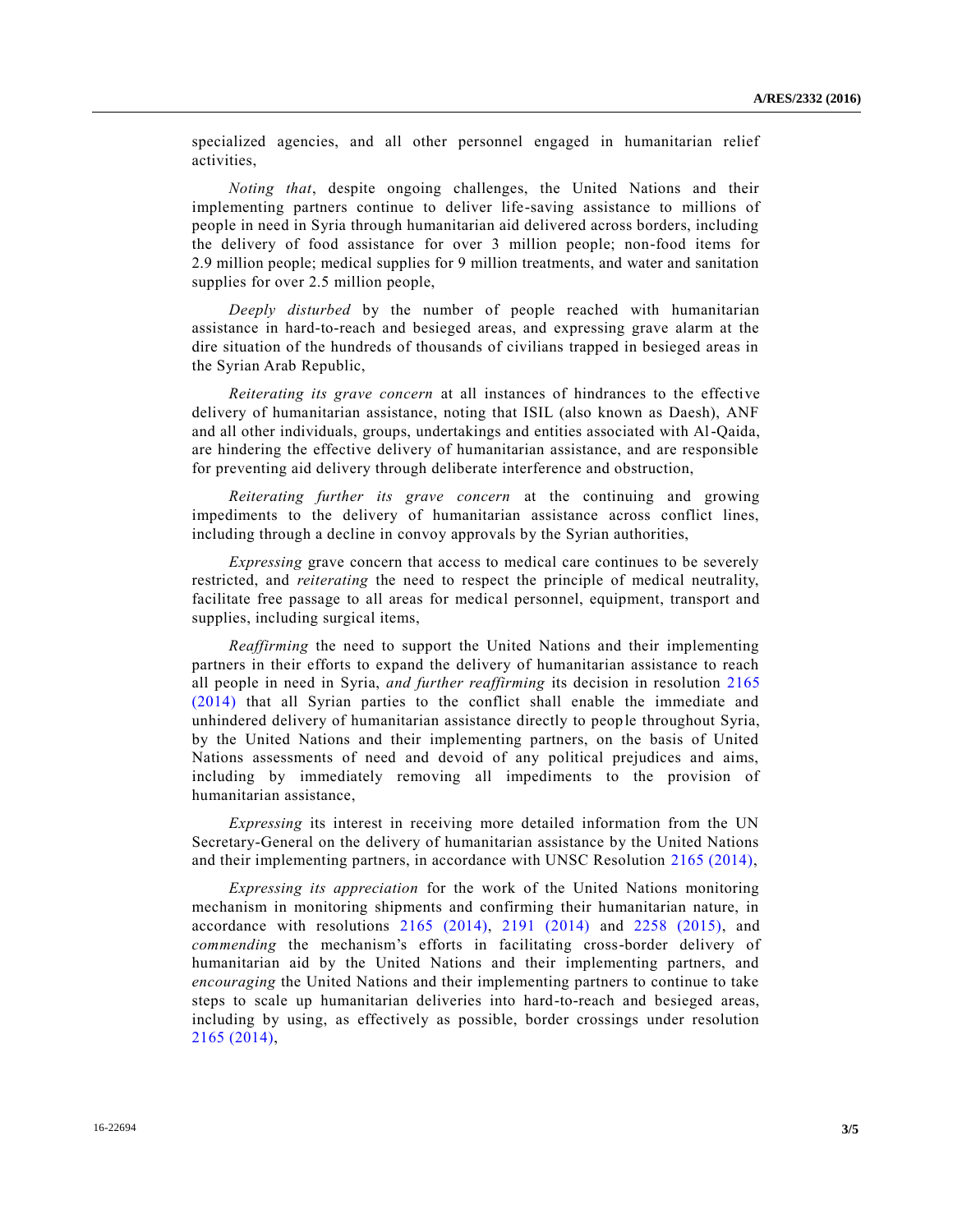*Reiterating* the need for all parties to respect and uphold the relevant provisions of international humanitarian law and the United Nations guiding principles of humanitarian emergency assistance, and *emphasizing* the importance of upholding the principles of humanity, neutrality, impartiality and independence, in the provision of humanitarian assistance, and *recalling* also the importance of humanitarian deliveries reaching their intended beneficiaries,

*Noting* the role that ceasefire agreements which are consistent with humanitarian principles and international humanitarian law can play in facilitating the delivery of humanitarian assistance in order to help save civilian lives, and *recalling* in this regard that the Terms for the Cessation of Hostilities in Syria, endorsed in its resolution [2268 \(2016\),](http://undocs.org/S/RES/2268(2016)) when implemented, have benefited the humanitarian situation,

*Expressing grave concern* at the more than 4.8 million refugees, including more than 3.4 million women and children, who have fled Syria as a result of ongoing violence, and recognizing that the continued deterioration of the humanitarian situation in Syria is further contributing to the movement of refugees and poses risks to regional stability,

*Reiterating* its deep appreciation for the significant and admirable efforts that have been made by the countries of the region, notably Lebanon, Jordan, Turkey, Iraq and Egypt, to accommodate Syrian refugees, including the approximately 2.4 million refugees who have fled Syria since the adoption of resolution [2139](http://undocs.org/S/RES/2139(2014))  [\(2014\),](http://undocs.org/S/RES/2139(2014)) and mindful of the immense costs and social challenges incurred by these countries as a consequence of the crisis,

*Noting with concern* that the international response to the Syrian and regional crisis continues to fall short of meeting the needs as assessed by host governments and the United Nations, therefore *urging* once again all Member States, based on burden-sharing principles, to support the United Nations and the countries of the region, including by adopting medium and long-term responses to alleviate the impact on communities, providing increased, flexible and predictable funding as well as increasing resettlement efforts, and *noting* the Syria Donors Conference held in London in February 2016, hosted by the United Kingdom, Germany, Norway, Kuwait and the United Nations,

*Noting with grave concern* that impunity in Syria contributes to widespread violations and abuses of human rights and violations of international humanitarian law, stressing the need to end impunity for these violations and abuses, and *re-emphasizing* in this regard the need that those who have committed or are otherwise responsible for such violations and abuses in Syria must be brought to justice,

*Emphasizing* that the humanitarian situation will continue to deteriorate further in the absence of a political solution to the crisis,

*Determining* that the deteriorating humanitarian situation in Syria continues to constitute a threat to peace and security in the region,

*Underscoring* that Member States are obligated under Article 25 of the Charter of the United Nations to accept and carry out the Council's decisions,